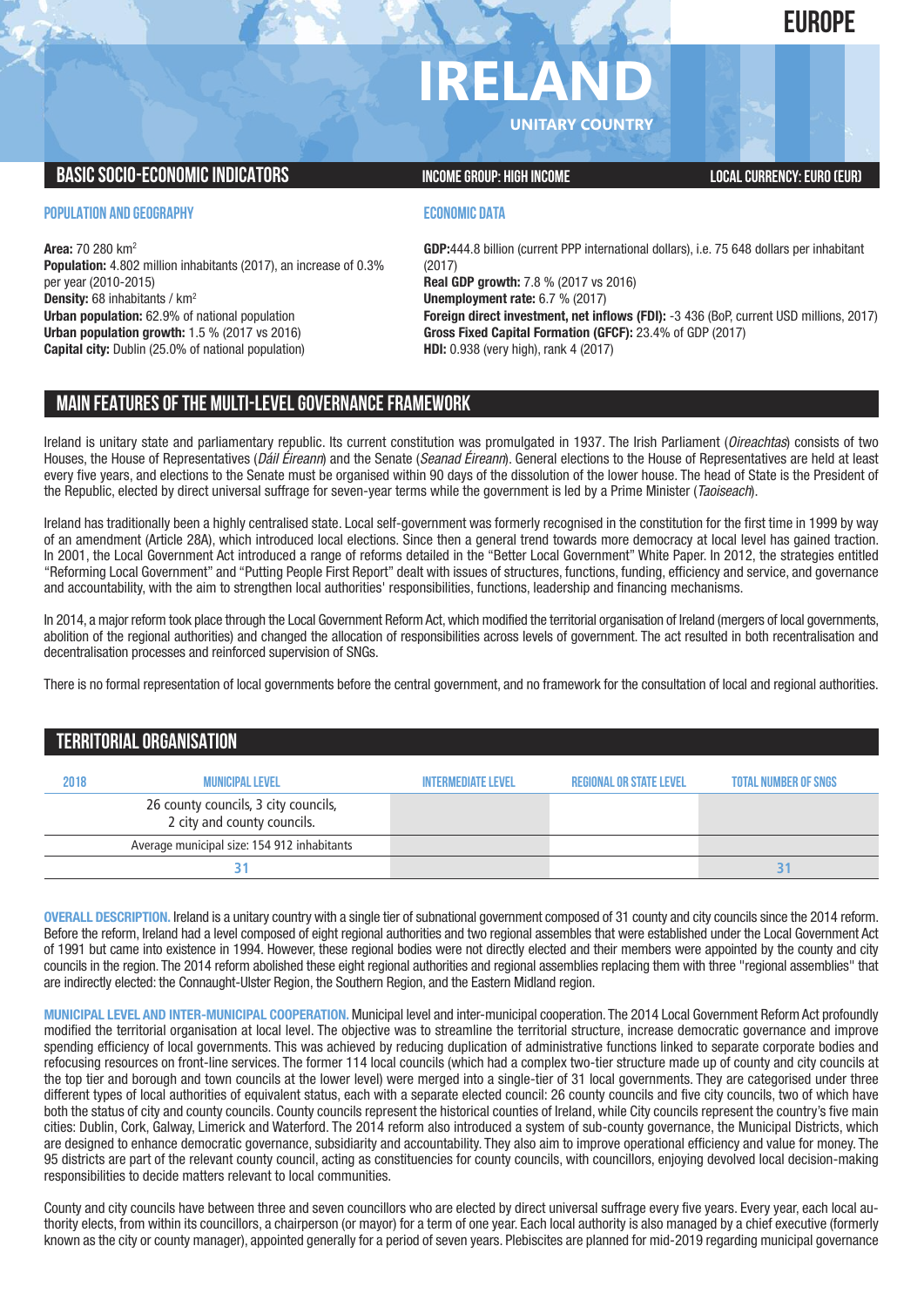arrangements (i.e. the possibility of directly elected mayors) in the four main cities other than Dublin. Municipal districts have a single county-wide executive (the executive of the city/county council) and operational structure. Municipal districts councillors are elected simultaneously in local electoral areas to both a municipal district and county council, with members in common in the plenary council.

Overall, Irish municipalities are very large compared to the OECD and EU28 average (respectively 9 700 and 5 900 inhabitants), and the smallest local authority has 31 798 inhabitants (Leitrim County Council), meaning that all municipalities have more than 20 000 inhabitants, compared to 30% in the OECD on average. 59% of the population lives in cities of more than 50 000 inhabitants, and 41% in cities with more than 500 000 inhabitants (compared to 55% on average within the OECD). Dublin metropolitan area, which hosts 41% of Ireland's population, accounts for 53% of national GDP and generated 65% of national GDP growth over the period 2000-2016.

To favour inter-municipal cooperation, Ireland has implemented a shared services programme in several areas, including waste management, payrolls functions, building control, treasury management, and procurement.

**REGIONAL DEVELOPMENT.** Since the 2014 reform, regions play a very limited role. The three regional assemblies are indirectly elected, and enjoy a low degree of autonomy. Their financing is largely dependent upon their constituent local authorities. They are mainly in charge of regional development, including the adoption of Regional Spatial and Economic Strategies, and management of EU funds. Regional policy in Ireland is set out in the National Planning Framework (NPF) and the National Development Plan (NDP), both released in 2018, which form part of the "Project Ireland 2040", i.e. a planning and investment programme.

# **SUBNATIONALGOVERNMENT RESPONSIBILITIES**

The Local Government Act 2001, as amended by the Local Government Reform Act 2014, provides the legislative basis for the distribution of local authorities' responsibilities. Overall, local authorities in Ireland have a relatively limited range of responsibilities compared to other OECD countries. The 2014 reform aimed at clarifying the allocation of responsibilities across levels of government. On one hand, some functions have been recentralised. For example, the functions related to water services have been transferred from local authorities to the State company "Irish Water" (Water Services Act 2013). Local authorities keep conducting certain water services on behalf of Irish Water, according to service level agreements that are running up to 2025. On the other hand, local governments were granted new responsibilities in planning, local and community development and support economic development and enterprises at a local level. This was made effective through the creation of Local Enterprise Offices integrating the functions of City and County Enterprise Boards as well as local government Business Support Units. In addition, the 2014 reforms introduced new management tools such as shared-service arrangements, corporate plans, increased use of technology, outsourcing of certain services and new modes of service delivery.

Today, county and city councils carry out a range of functions which mainly concern economic affairs, environmental issues, housing, cultural and recreation facilities, and community development. Municipal districts are involved in community engagement and leadership, a representation and ceremonial role, and have some policy and regulatory functions in areas such as planning, housing, roads, and environmental protection. In theory, there is no duplication or overlapping of functions of members between county/city councils and municipal district jurisdictions: matters that are decided at municipal district level are not dealt with at county/city level.

#### **Main responsibilitysectors and sub-sectors**

|                                    | <b>MUNICIPAL LEVEL</b>                                                                                                                                                   |  |  |  |
|------------------------------------|--------------------------------------------------------------------------------------------------------------------------------------------------------------------------|--|--|--|
| 1. General public services         | Internal administration                                                                                                                                                  |  |  |  |
| 2. Public order and safety         | Fire services and civil defence                                                                                                                                          |  |  |  |
| 3. Economic affairs/transports     | Local economic and community development; Road and bridges; Supporting enterprises and job creation at the local level                                                   |  |  |  |
| 4. Environmental protection        | Environmental services; Drainage; Waste management; Pollution control; Animal control                                                                                    |  |  |  |
| 5. Housing and community amenities | Urban and land use planning; Housing and building (enforcement of minimum standards, assistance with housing provision);<br>Planning permissions and development control |  |  |  |
| 6. Health                          |                                                                                                                                                                          |  |  |  |
| 7. Recreation, culture & religion  | Local arts, culture and leisure facilities and services; Libraries                                                                                                       |  |  |  |
| 8. Education                       |                                                                                                                                                                          |  |  |  |
| 9. Social protection               | Social housing benefits; Social inclusion and poverty                                                                                                                    |  |  |  |

# **SUBNATIONAL GOVERNMENT FINANCE**

| <b>Scope of fiscal data:</b> county councils, city councils, and city and county councils, regional assemblies. From 2017, | <b>SNA 2008</b> | Availability of fiscal data: | Quality/reliability of fiscal data: |
|----------------------------------------------------------------------------------------------------------------------------|-----------------|------------------------------|-------------------------------------|
| "Approved Housing Bodies" (AHBs) will be reclassified to the local government sector.                                      |                 | High                         | <b>High</b>                         |

**GENERAL INTRODUCTION.** The basic structures, procedures, financing arrangements of local authorities in Ireland are defined in the Local Government Act. Ireland is one of the most centralised countries within the OECD regarding fiscal indicators. Local governments in Ireland have very limited spending responsibilities, which have been decreasing for a decade with the transfer of responsibilities to central administration units and to external agencies. SNGs depend largely on central government grants. The country was severely hit by the 2007-2008 economic crisis, which provided the opportunity to enact a wide local government reform, which included a fiscal component, in particular through the introduction of a local property tax in 2013 and tighter fiscal budget rules and supervision.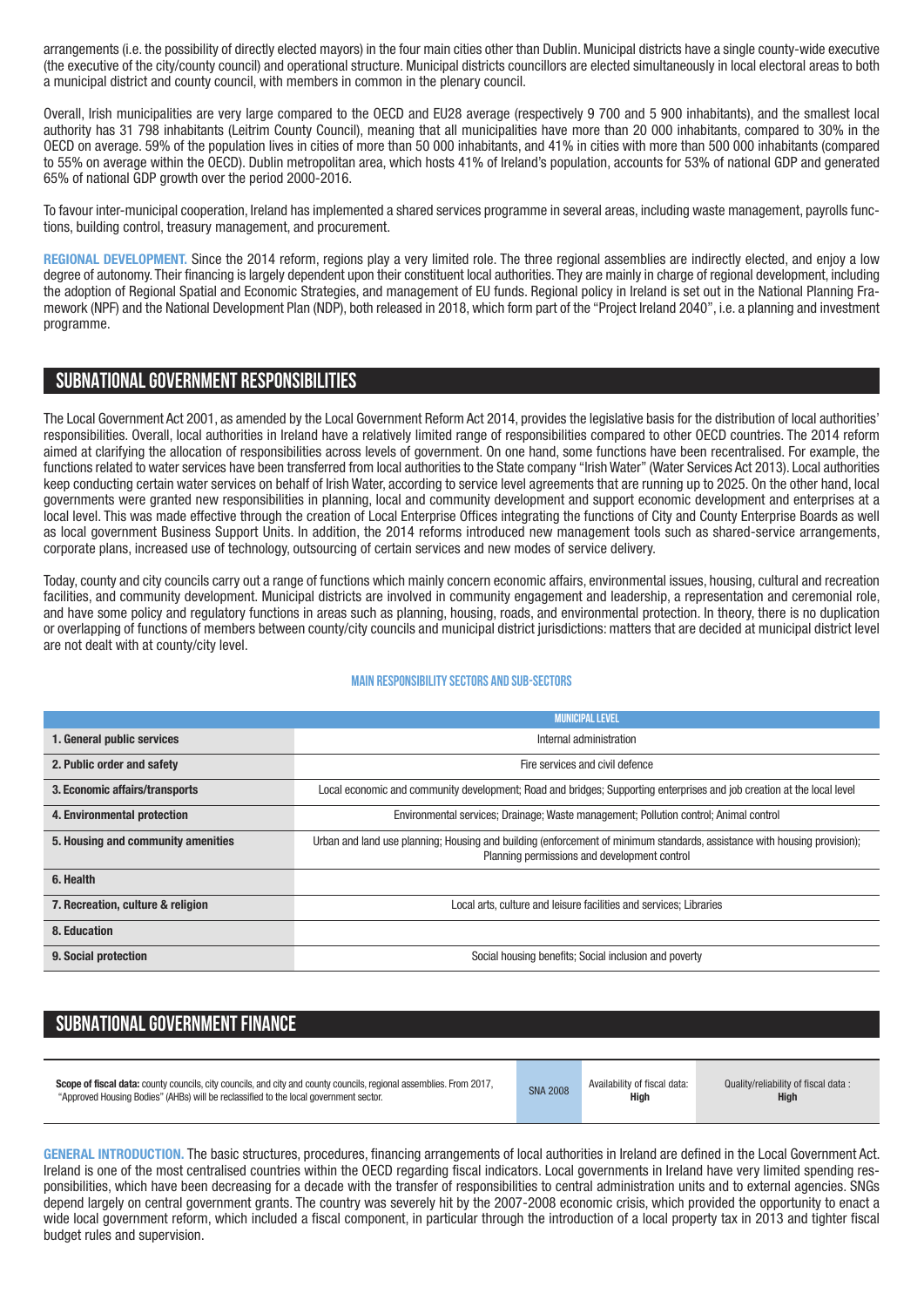# **IRELAND UNITARY COUNTRY**

#### **SUBNATIONAL GOVERNMENT EXPENDITURE BY ECONOMIC CLASSIFICATION**

| <b>DOLLARS PPP / INH.</b> | % GDP | % SNG EXPENDITURE |                 |                                                                      |                                                                                                     |
|---------------------------|-------|-------------------|-----------------|----------------------------------------------------------------------|-----------------------------------------------------------------------------------------------------|
| 566                       | 2.2%  | 100%              |                 |                                                                      |                                                                                                     |
| 1 269                     | 1.8%  | 81.0%             |                 |                                                                      |                                                                                                     |
| 419                       | 0.6%  | 26.8%             |                 |                                                                      |                                                                                                     |
| 446                       | 0.6%  | 28.5%             |                 |                                                                      |                                                                                                     |
| 374                       | 0.5%  | 23.9%             |                 |                                                                      |                                                                                                     |
| 11                        | 0.0%  | 0.7%              |                 |                                                                      |                                                                                                     |
| 19                        | 0.0%  | 1.2%              | Social benefits | 5.0%                                                                 |                                                                                                     |
| 0                         | 0.0%  | 0.0%              |                 |                                                                      |                                                                                                     |
| 297                       | 0.4%  | 19.0%             |                 |                                                                      |                                                                                                     |
| 44                        | 0.1%  | 2.8%              |                 |                                                                      | 18.7%                                                                                               |
| 253                       | 0.3%  | 16.2%             |                 |                                                                      | 20%                                                                                                 |
|                           |       |                   |                 | Total expenditure<br>Staff expenditure<br>Direct investment<br>$0\%$ | % GENERAL GOVERNMENT EXPENDITURE<br>(SAME EXPENDITURE CATEGORY)<br>8.0%<br>8.2%<br>15%<br>5%<br>10% |

**EXPENDITURE.** Ireland has one of the lowest ratios of local expenditure to GDP and public spending among OECD unitary countries in 2016, together with Chile, Greece and Turkey as well as among EU 28 countries. In comparison, SNG expenditure across the OECD unitary countries accounted for 9.2% of GDP and 28.7% of public expenditure. Across the EU28, SNG expenditure amounted to 15.5% of GDP and 33.4% of public expenditure. The role of Irish SNGs as public employers is very limited (local staff spending represents 8.2% of total public staff expenditure vs 43.0% on average in OECD unitary countries), although it represents 26.8% of their expenditure. SNG expenditure experienced a strong decrease (7.2% on average per year in real terms between 2007 and 2017) resulting both from recentralisation trends, Better Local Government reforms, and from the 2008 recession. Staff spending in particular dropped significantly (3.6% on average per year in real terms between 2007 and 2017). Overall, between 1995 and 2016, the share of SNG expenditure in GDP and public expenditure decreased respectively by 10.6 percentage point and 23.2 percentage point, the highest decline among OECD countries.

**DIRECT INVESTMENT.** The share of SNGs in public investment is relatively low, accounting for 18.7% versus 50.7% in OECD unitary countries and 51.6% in the EU28, although SNGs are often merely acting on behalf of the central government to implement national investment programmes. It amounted to 0.3% of GDP, well below the OECD average for unitary countries (1.7%) and the EU28 average (0.4%). Irish SNG share in investment has fallen dramatically for the last decade, as a consequence of the economic crisis that hit the country and local government reform. It had not recovered to its 2014 pre-crisis level as of 2017. Between 2007 and 2017, SNG investment decreased by 16% on average per year in real terms, the highest drop in the EU. Most SNG investments were dedicated to transport infrastructure such as local roads, general economic affairs, housing and community amenities and environment protection. The Ireland National Planning Framework (NPF) is supported by a ten-year public investment strategy to 2027 for the development of regions, cities, towns and rural areas. A new funding model for Exchequer-funded public investment is being put in place to ensure that resources are allocated to projects and programmes that meet the NDP's priorities.

### **SUBNATIONALGOVERNMENTEXPENDITURE BYFUNCTIONALCLASSIFICATION – COFOG**

In Ireland, SNG expenditure shows a different pattern of spending by economic functions than the average of OECD countries. Social protection is their top spending area, including social inclusion, poverty and social housing benefits (vs 16.3% in the OECD on average), followed by economic affairs and transport (in particular roads, transportation infrastructure and support to local economic development) and housing and community amenities. SNGs are responsible for more than half of total public spending in environmental services, and for a significant share of total public spending in housing and community amenities.



#### **SUBNATIONALGOVERNMENT REVENUE BYCATEGORY**

| 2016                 | <b>DOLLARS</b><br>PPP / INH. | % GDP   | <b>% GENERAL GOVERMENT REVENUE</b><br>(SAME REVENUE CATEGORY) |     | % SNG REVENUE  |                         |                     |                    |                   |
|----------------------|------------------------------|---------|---------------------------------------------------------------|-----|----------------|-------------------------|---------------------|--------------------|-------------------|
| <b>Total revenue</b> | 603                          | 2.2%    | 8.3%                                                          | 60% |                | 50.1%                   |                     |                    |                   |
| Tax revenue          | 308                          | 0.4%    | 2.2%                                                          | 40% |                |                         |                     |                    |                   |
| Grants and subsidies | 803                          | 1.1%    |                                                               |     | 19.2%          |                         | 26.6%               |                    |                   |
| Tariffs and fees     | 427                          | 0.6%    |                                                               | 20% |                |                         |                     |                    |                   |
| Property income      | 10                           | $0.0\%$ |                                                               |     |                |                         |                     | 0.6%               | 3.5%              |
| Other revenues       | 56                           | 0.1%    |                                                               | 0%  | Tax<br>revenue | Grants and<br>subsidies | Tariffs<br>and fees | Property<br>income | Other<br>Revenues |